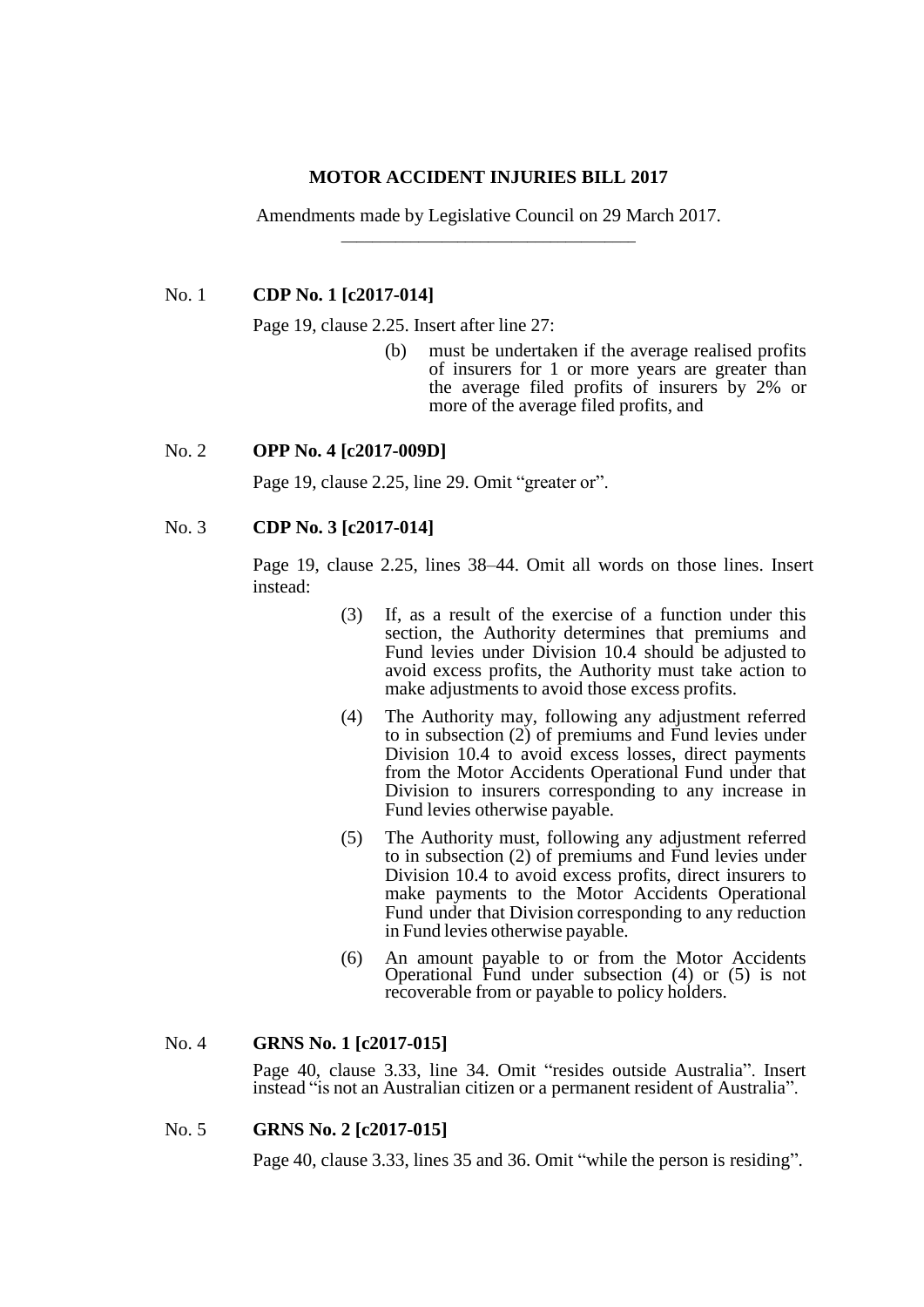#### No. 6 **GRNS No. 3 [c2017-015]**

Page 48, clause 4.5, lines 5–7. Omit all words on those lines. Insert instead:

(a) damages for past or future economic loss due to loss of earnings or the deprivation or impairment of earning capacity, and

# No. 7 **CDP No. 4 [c2017-014]**

Page 76, clause 7.12. Insert after line 40:

- (5) The claimant and the insurer must provide to the merit reviewer such information as the reviewer may reasonably require for the purposes of the merit review.
- (6) It is a condition of an insurer's licence under this Act that the insurer must comply with subsection (5).
- (7) The merit reviewer may decline to review the reviewable decision if the claimant or the insurer has failed to provide any such information required by the reviewer.

# No. 8 **CDP No. 5 [c2017-014]**

Page 77, clause 7.13. Insert after line 22:

(6) If a merit reviewer is satisfied that a certificate under this section contains an obvious error, the merit reviewer may issue a replacement certificate to correct the error.

#### No. 9 **CDP [c2017-014]**

Page 77 and 78, clause 7.15, line 40 on page 77 to line 12 on page 78. Omit all words on those lines.

# No. 10 **CDP No. 6 [c2017-014]**

Page 78, clause 7.16, lines 26 and 27. Omit "Sections 7.14 (Effect of merit review decision) and 7.15 (Effect of decision on internal review or merit review) apply". Insert instead "Section 7.14 (Effect of merit review decision) applies".

# No. 11 **CDP No. 7 [c2017-014]**

Page 79, clause 7.21. Insert after line 41:

- (4) The claimant and the insurer must provide to the medical assessor such information as the assessor may reasonably require for the purposes of the medical assessment.
- (5) It is a condition of an insurer's licence under this Act that the insurer must comply with subsection (4).
- (6) The medical assessor may decline to make a medical assessment if the claimant or the insurer has failed to provide any such information required by the assessor.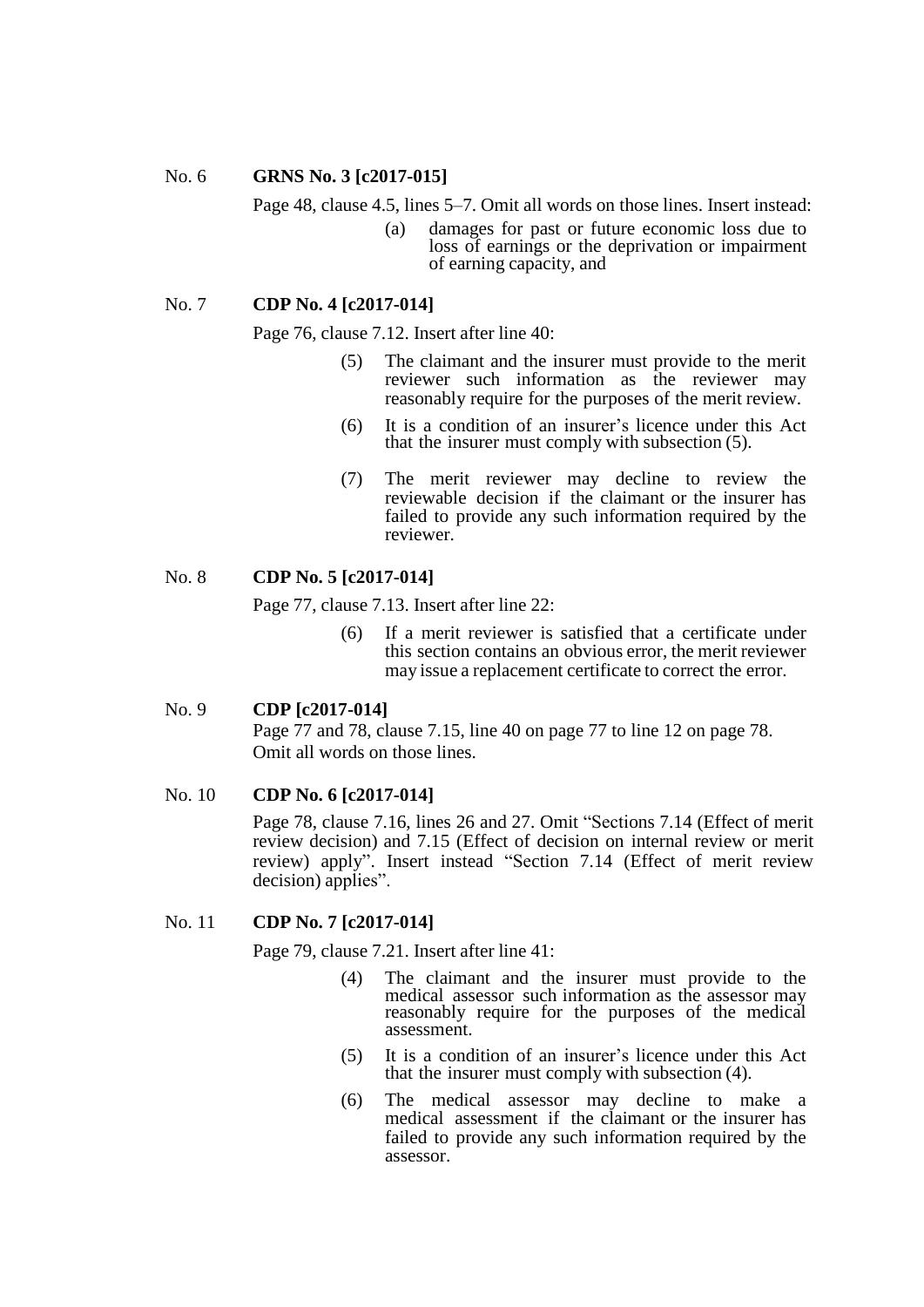#### No. 12 **GRNS No. 4 [c2017-015]**

Page 84, clause 7.33, lines 20–23 and 26–40. Omit all words on those lines.

## No. 13 **CDP No. 8 [c2017-014]**

Page 88, clause 7.44. Insert after line 11:

(5) It is a condition of an insurer's licence under this Act that the insurer must comply with a direction given to the insurer under this section.

### No. 14 **GRNS No. 5 [c2017-015]**

Page 89. Insert after line 32:

# **7.48 Persons under legal incapacity**

- (1) A claimant who is a person under legal incapacity in relation to proceedings under this Part may not make any application or refer any matter to the Dispute Resolution Service, or carry on proceedings, under this Part except by his or her appointed representative in accordance with the Motor Accident Guidelines.
- (2) In this section:

*appointed representative*, in relation to a person under legal incapacity, means a person appointed to represent the person under legal incapacity (whether by a claims assessor or otherwise) in accordance with the Motor Accident Guidelines.

*person under legal incapacity* includes:

- (a) a child under the age of 18 years, and
- (b) an involuntary patient or forensic patient within the meaning of the *Mental Health Act 2007*, and
- (c) a person under guardianship within the meaning of the *Guardianship Act 1987*, and
- (d) a protected person within the meaning of the *NSW Trustee and Guardian Act 2009*, and
- (e) an incommunicate person, being a person who has such a physical or mental disability that he or she is unable to receive communications, or express his or her will, with respect to his or her property or affairs.

### No. 15 **CDP No. 9 [c2017-014]**

Page 89. Insert after line 32:

## **7.48 Effect of decisions under this Part**

(1) This section applies where a decision is made in accordance with this Part by an insurer on an internal review or by a decision-maker on a merit review,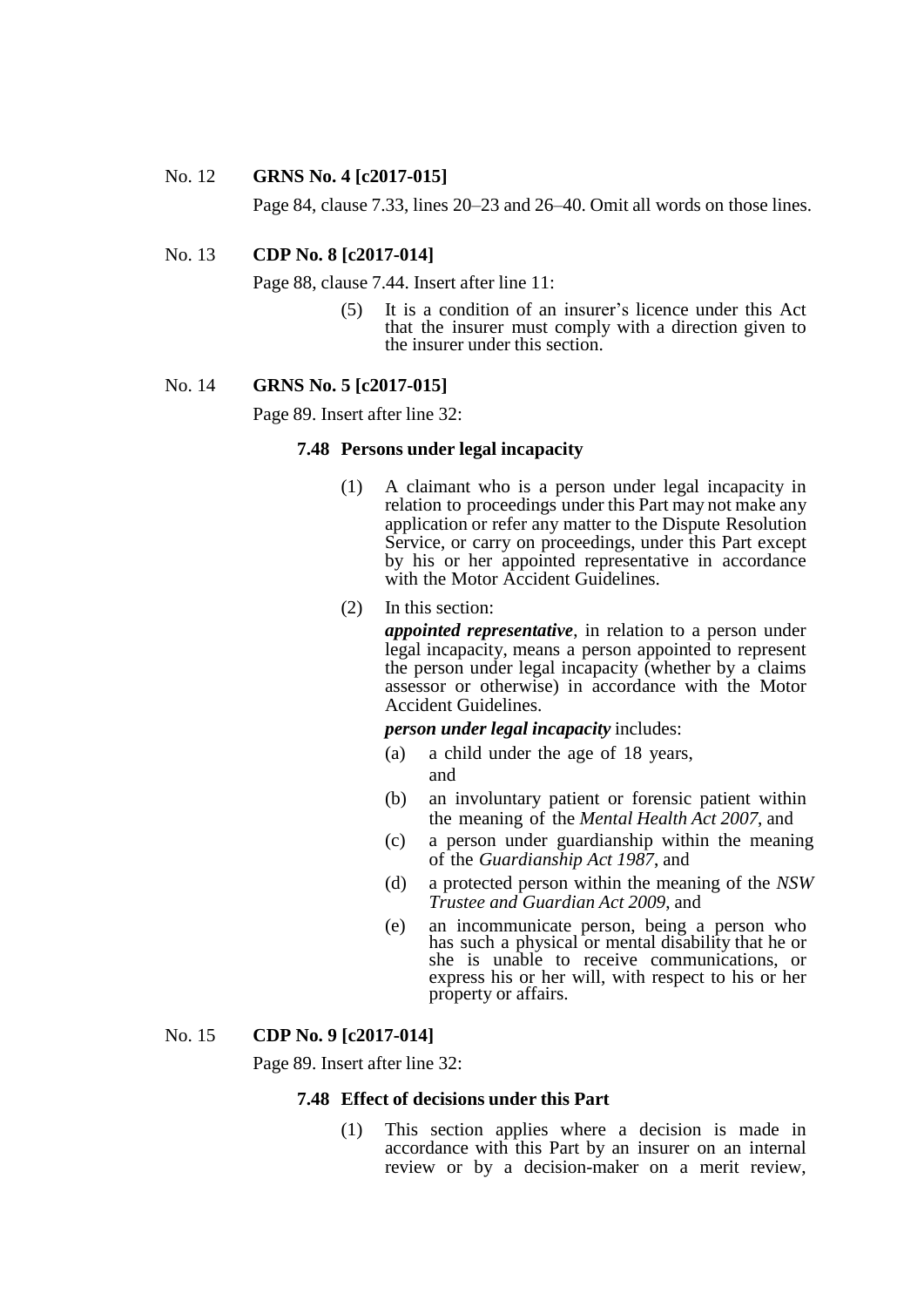medical assessment or assessment of a dispute about a miscellaneous claims assessment matter.

- (2) If the decision results in an increase in the amount of payments of statutory benefits payable to a claimant, the claimant is entitled to the increase in payments from the date of the original decision that is the subject of the review or assessment concerned.
- (3) If the decision results in the discontinuation of or a further reduction in any payments of statutory benefits payable to a claimant, and is less favourable to the claimant than the decision that is the subject of the review or assessment, the requirements of Division 3.3 (Weekly payments of statutory benefits to injured persons) as to the giving of notice before discontinuing or reducing weekly payments of statutory benefits extend to the discontinuation or further reduction that results from the decision on the review or assessment concerned.
- (4) This section extends to any new decision made by a review panel under section 7.16 (Review of merit review decision by review panel) or 7.27 (Review of medical assessment by review panel).

## No. 16 **CDP No. 10 [c2017-014]**

Page 146, Schedule 4, Part 2. Insert after line 23:

## **7 Determination of premiums for taxis and hire vehicles**

- (1) This clause applies in respect of Motor Accident Guidelines that:
	- (a) relate to the determination of insurance premiums for third-party policies for taxis or hire vehicles (within the meaning of section 2.26 (Special provisions relating to taxis and hire vehicles and other vehicles)), and
	- (b) provide for the premium, or part of the premium, to be paid on the basis of the distance travelled by the vehicles.
- (2) This clause applies only in respect of Motor Accident Guidelines issued during the period of 3 years starting on the commencement of this Act.
- (3) In determining the guidelines for insurance premiums for third-party policies for taxis and hire vehicles, the Authority is to ensure that similar insurance premiums are to be paid for taxis and hire vehicles having regard to relevant factors of comparison, such as the class of the vehicles, the distance travelled by the vehicles and the activities in which the vehicles are engaged.
- (4) However, the methodology used to determine the